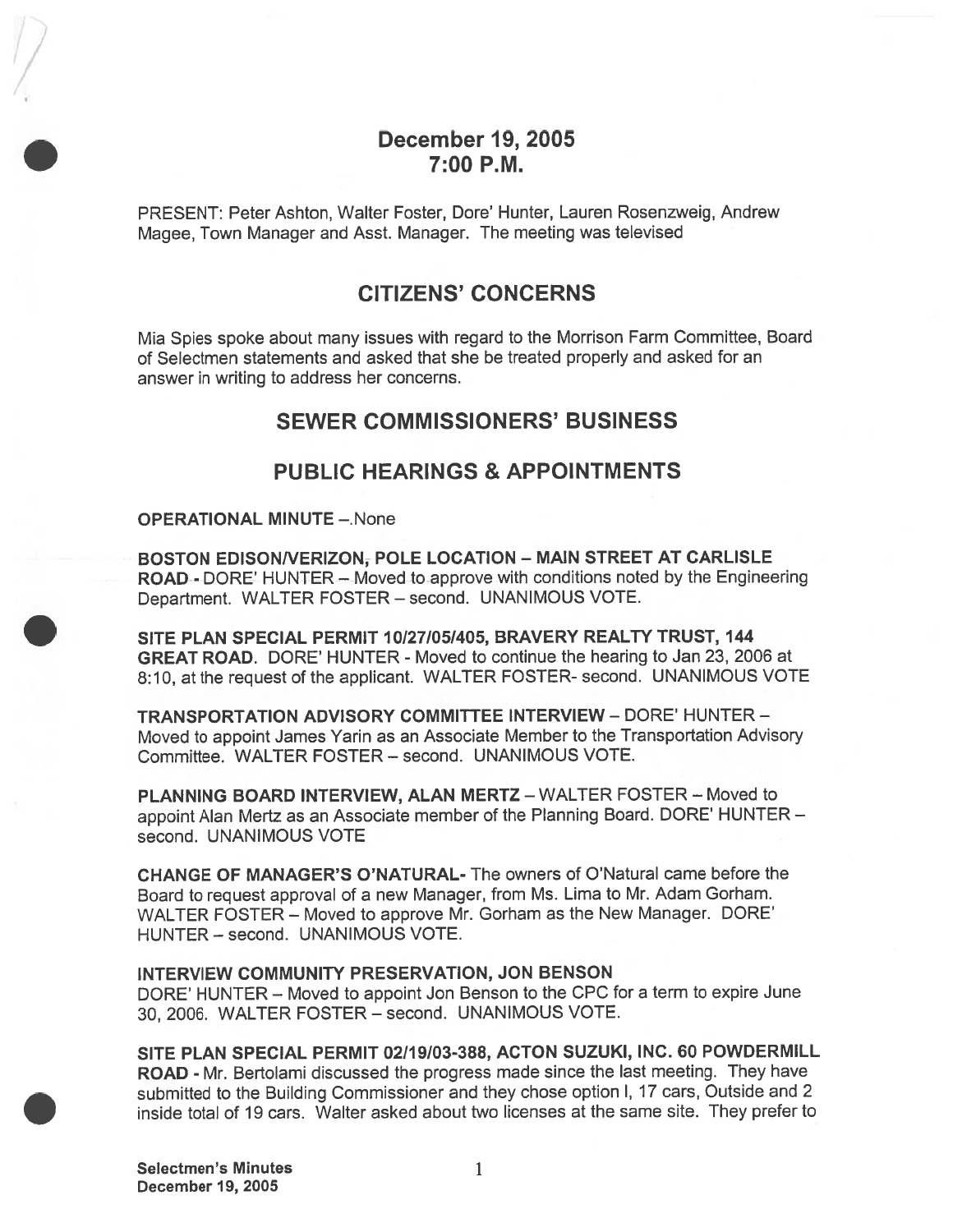avoid this and have the board issue one license. Walter spoke about the connector tamp and Walter noted that this was goo<sup>d</sup> growth. Garry suggested that we either limit total number of vehicles under this license at 19 and to notify us of vehicles stored at other locations, further they discussed if the locations are in Acton, there would be <sup>a</sup> problem. Mr. Bertolami said all his storage was not within the confines of Acton. Walter said he wanted to make sure that other off site store being used be conditioned that we show that. It is understood that there may be vehicles stored out side of the Town of Acton.

Andy spoke about the fencing that has added area behind the building instead of hugging the building, and needs to be addressed.

DORE' HUNTER – Moved to close the hearing. WALTER FOSTER – second. Peter asked if it should be approved tonight. Andy said to include the red changes.

ANDREW MAGEE — Moved to accep<sup>t</sup> the Site Plan as presented with fencing on the north side with five foot off building and fencing on north east side to be <sup>p</sup>laced at <sup>a</sup> distance of I 1/2 feet off the Conservation Restriction. WALTER FOSTER — second. UNANIMOUS VOTE.

CLASS I CAR DEALER'S LICENSE, ACTON SUZUKI, INC., 60 POWDER MILL ROAD - DORE' HUNTER — Moved to limit the number of cars to 19 maximum and off site additional cars are not to be stored in the Town of Acton. WALTER FOSTER second. UNANINMOUS VOTE.

### LIQUOR LICENSE VIOLATION CROSSROADS CAFÉ'

Jay Manning outlined the materials he received from the Town with regar<sup>d</sup> to this issue. The Crossroads was the last <sup>p</sup>lace the violator said he was after being arrested for OUI. Jay said that they make sure that they do not serve an individual who is intoxicated. He is here to defend his restaurant; he does not know that the gentleman was at his restaurant. He says they do the best they can and they have <sup>a</sup> large clientele. Dore' asked in detail explanation how he would correct this. Jay said he walks around the restaurant and checks people. He asked if any one watched the crowd leaving at closing. Jay said that most the time they stand by the door to see if they walking out with <sup>g</sup>lasses or alcohol and to see if they are taken care of properly if intoxicated. The Board required Mr. Manning to re-read his policy and to submit written rules that the employees can use, and to have <sup>a</sup> responsible person keep an eye on those leaving to make sure they are not leaving intoxicated.

Walter suggested we should notify the surrounding towns to make everyone aware of any accidents that occur in an Acton establishment.

Andy noted the blood alcohol level was high and the man was intoxicated.

Peter said he agree<sup>d</sup> that the policy should be changed as soon as possible and hoped he would not come before them again.

#### BUDGET PRESENTATION

Don presented his budget. He asked that on Budget Saturday we start around <sup>8</sup> am and go until we finish. Don asked that questions be submitted prior to January 7, <sup>2006</sup>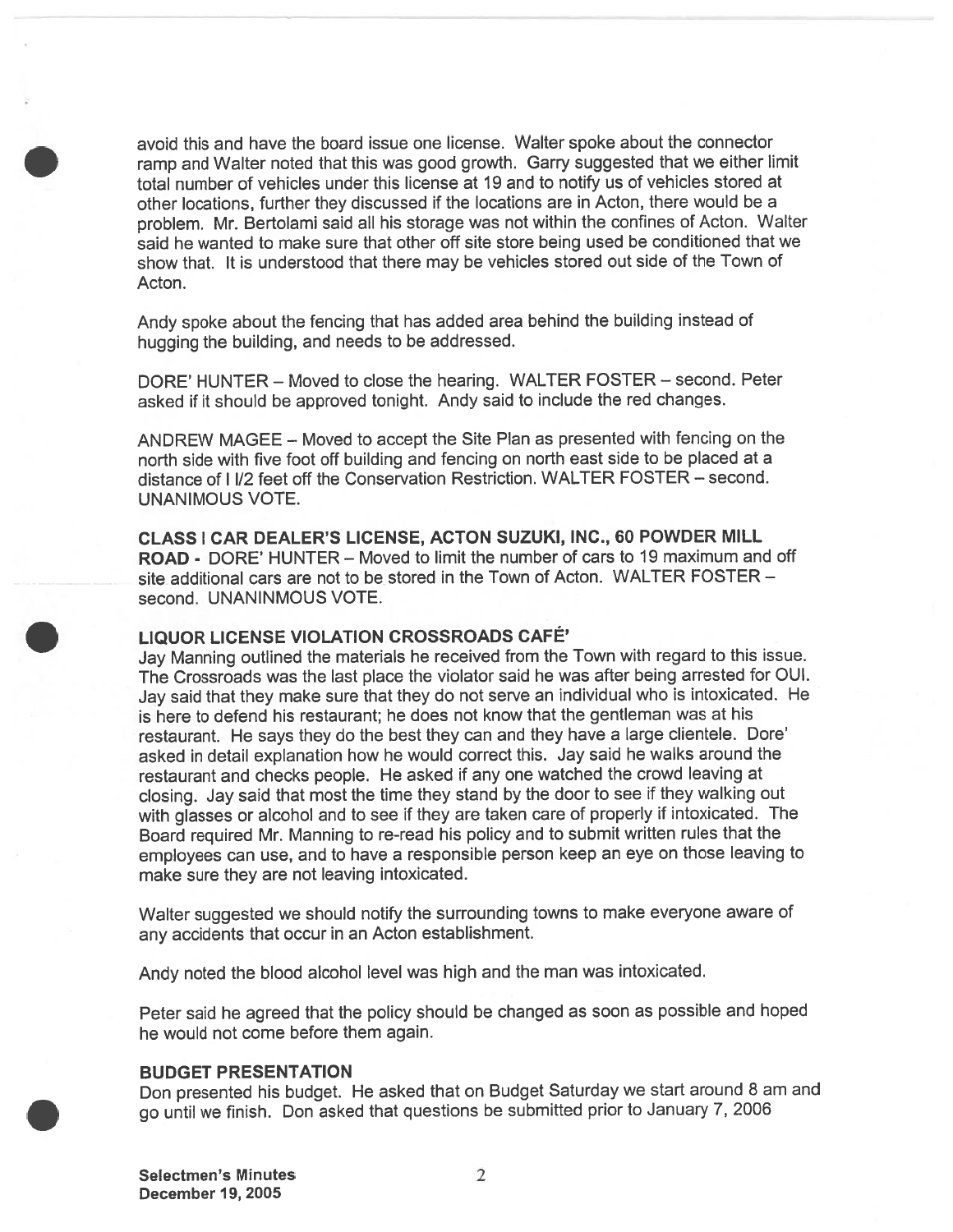## SELECTMEN'S BUSINESS

### 2006 LICENSE RENEWALS

WALTER FOSTER — Moved to approve the liquor licenses with the provision that they are current with tax payments and in compliance with 304 Legislation before December 30, at 5:00 P.M., 2005 LAUREN ROSENZWEIG — second. UNANIMOUS VOTE.

PETER ASHTON — Moved to approve the Full Retail Package Stores. DORE' HUNTER — second. UNANIMOUS VOTE

WALTER FOSTER — Moved to approve Retail package wines and malts beverages DORE' HUNTER — second. UNANIMOUS VOTE

DORE' HUNTER — Moved to approve the Common Victualler Beer and Wine. WALTER FOSTER — Second. UNANIMOUS VOTE

WALTER FOSTER — Moved to approve the Class II licenses, with AutoPlex Held until new address is determined. DORE' HUNTER — second. UNANIMOUS VOTE

WALTER FOSTER — Moved to approve the Class <sup>I</sup> new car licenses with Acton Ford Truck-held-(to-be-replaced-by-Acton-Suzuki, Inc.) DORE' HUNTER — second. UNANIMOUS VOTE

WALTER FOSTER — Moved to approve the Entertainment licenses on page 6 same conditions. DORE' HUNTER — second. UNANIMOUS VOTE

WALTER FOSTER — Moved to approve the Bowling Alley license DORE' HUNTER second. UNANIMOUS VOTE.

WALTER FOSTER — Moved to approve CVS's 24 hour permit. DORE' HUNTER second. UNANIMOUS VOTE

WALTER FOSTER — Moved to approve the Automatic Amusement devices —DORE' HUNTER — second. UNANIMOUS VOTE

WALTER FOSTER — Moved to approve the Taxi cab License for ABC Taxi, for <sup>a</sup> Hyndi Alentra 11 Central St. DORE' HUNTER — second. UNANIMOUS VOTE

WALTER FOSTER — Moved to approve the Taxi Cab driver's license for Tatiania Benharbone. DORE' HUNTER — second. UNANIMOUS VOTE

WALTER FOSTER — Moved to approve the Fortune Tellers License for John Lorenz. DORE' HUNTER — second. UNANIMOUS VOTE

WALTER FOSTER — Moved to not renew the boarding house permit located at 57 Conant St. (Mr. Gallagher) DORE' HUNTER — second. UNANIMOUS VOTE

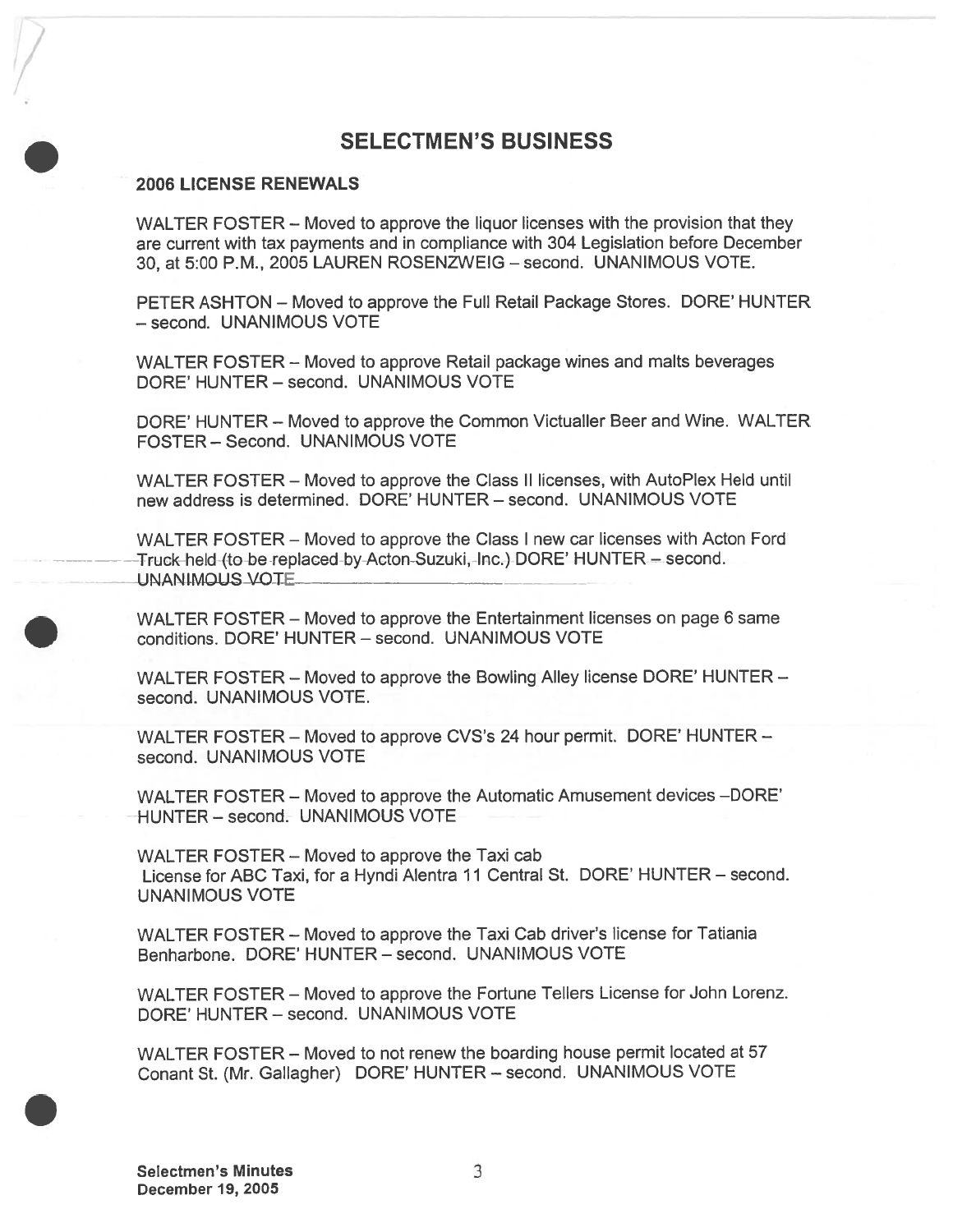WALTER FOSTER — Moved to approve Common Victualler Licenses, pending paymen<sup>t</sup> in full of taxes and compliance with <sup>304</sup> inspections (if holding <sup>a</sup> liquor License) before Dec 30, 2005. DORE' HUNTER — second. UNANIMOUSE VOTE

MAPC REQUEST FOR LEGISLATIVE SUPPORT- Peter outlined the reques<sup>t</sup> and spoke about the issue. DORE' HUNTER -Moved to have the letter sent under the Chair's signature. WALTER FOSTER — second. UNANIMOUS VOTE

MASSACHUSETTS MUNICIPAL ASSOCIATION AND MASS INTERLOCAL INSURANCE ASSOCIATION, VOTING DELEGATIONS - Peter will plan to go on Friday and will nominate Don as the Voting Delegate for the meetings. DORE' HUNTER — Moved to designate Don Johnson as the Boards Delegate. WALTER FOSTER second. UNANIMOUS VOTE

### OTHER BUSINESS

Walter noted that they had <sup>a</sup> meeting of the Morrison Farm Committee, they will be holding <sup>a</sup> public forum on January 19, <sup>2006</sup> at the Town Library at 7:30.

Lauren spoke about the car poo<sup>l</sup> program. They should contact Dore' Hunter with questions. They are <sup>p</sup>lanning <sup>a</sup> February 8th public outreach program to discuss solutions to commuting problems.

Peter reported on the ALG meeting which will be beginning to look at shared funds. David Stone suggested we look at it differently, rather than approach by looking a different reviews and dividing other revenues for the town side. Peter noted that we were splitting <sup>70</sup> percen<sup>t</sup> of the revenue with the schools. Peter felt that we will be looking at these things differently. Peter noted that revenues are up from October and feels the approac<sup>h</sup> is different. Walter noted he liked David Stone's approac<sup>h</sup> and he now understands that we don't have much leeway on licenses fees and such other revenue sources.

Lauren stated we should contact our legislators about unfunded mandates. Dore' said we should ask for the costs of these mandates.

Walter wanted to presen<sup>t</sup> it to the legislators. Peter noted that we have <sup>a</sup> meeting with the legislature to discuss this issue.

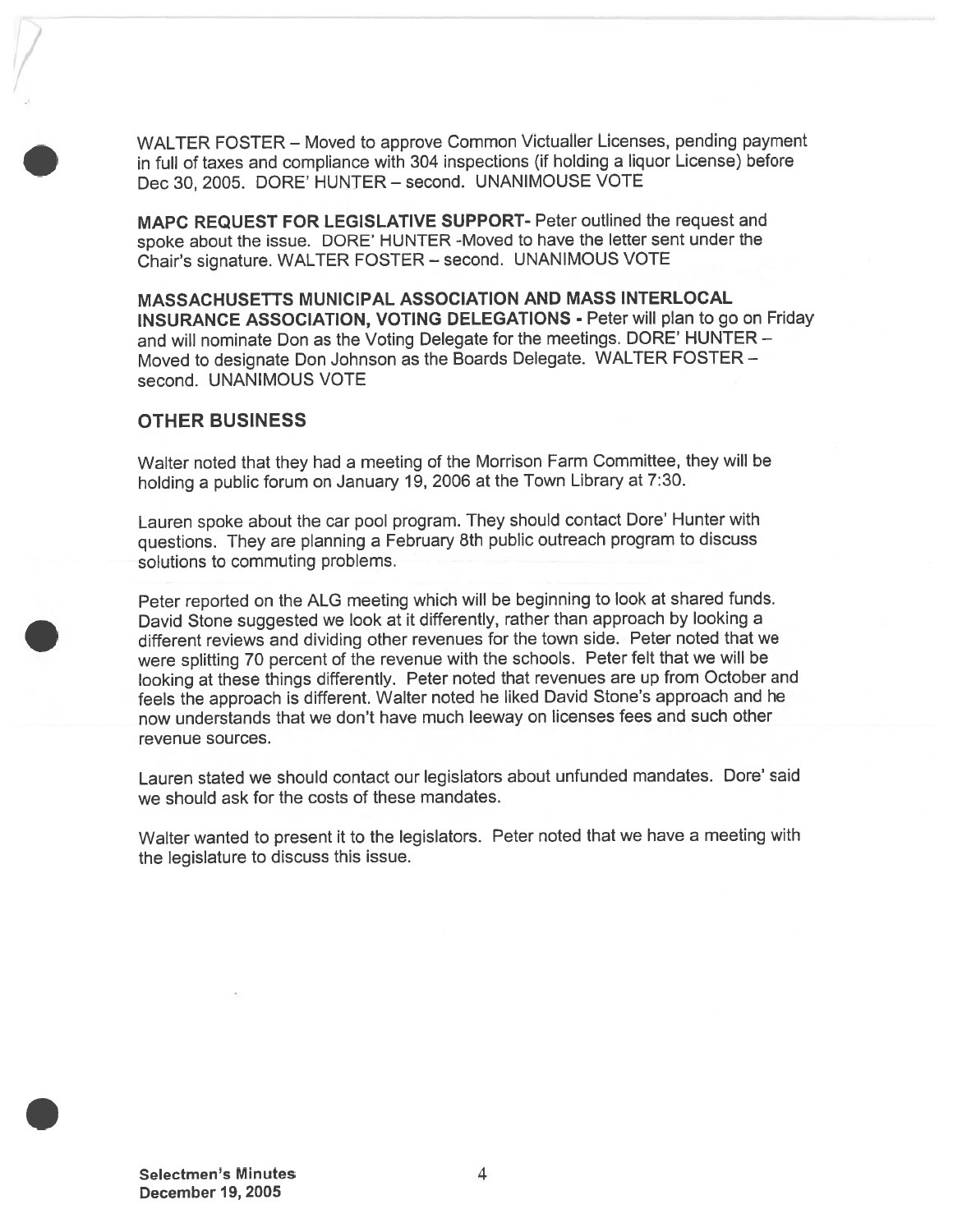## CONSENT AGENDA

DORE' HUNTER - Moved to approve, WALTER FOSTER — second. UNANIMOUS VOTE.

## TOWN MANAGER'S REPORT

None Required

## EXECUTIVE SESSION

None Required

 $\mathcal{L}$ istine Jovce  $\mathcal{W}^{\prime}$ <u>JII \\\_ /| |/<br>Joyce, Cletk</u>

Clerk, Board of Selectmen

Date:

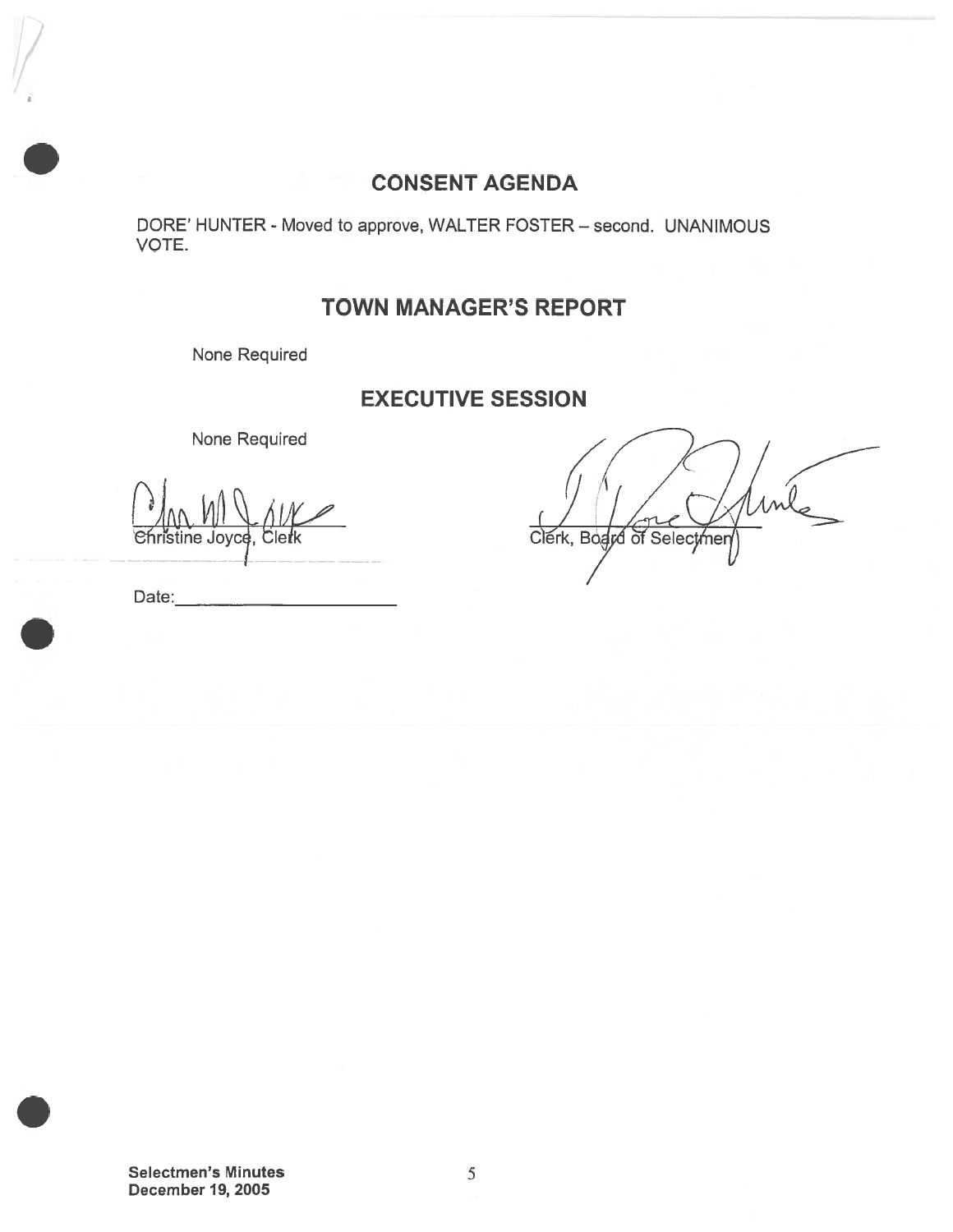# BOARD OF SELECTMEN AGENDA

## December 19, 2005

## Francis Faulkner Hearing Room Acton Town Hall 7:00 P.M.

- I CITIZENS' CONCERNS
- II SEWER COMMISSIONERS' BUSNESS
- III PUBLIC HEARINGS & APPOINTMENTS
- 1. 7:05 OPERATIONAL MINUTE The Town Manager will give the Board <sup>a</sup> brief update on various topics.
- 2. 7:15 POLE RELOCATION AND REMOVAL, BOSTON EDISON AND VERIZON NEW ENGLAND, MAIN STREET AT CARLISLE ROAD — Enclosed <sup>p</sup>lease find materials in the subject regard, for Board consideration.
- 3. 7:30 SITE PLAN SPECIAL PERMIT #10/27/05-405, BRAVERY REALTY TRUST, <sup>144</sup> GREAT ROAD - Enclosed <sup>p</sup>lease find materials in the subject regard, for Board consideration. (Applicant has requested an extension to January 23, 2006 at 8:10)
- 4. 7:35 INTERVIEW, TRANSPORTATION ADVISORY COMMITTEE INTERVIEW, JAMES YARIN —Enclosed <sup>p</sup>lease find Mr. Yarin's Volunteer Application and comments from the Volunteer Coordinating Committee, for Board consideration.
- 5. 7:45 INTERVIEW, PLANNING BOARD INTERVIEW, ALAN MERTZ Enclosed <sup>p</sup>lease find Mr. Mertz' Volunteer Application and comments from the Volunteer Coordinating Committee, for Board consideration.
- 6. 7:50 CHANGE OF MANAGER REQUEST, O'NATURALS, 149 GREAT ROAD-Enclosed <sup>p</sup>lease find materials in the subject regard, for Board consideration.
- 7. 8:05 INTERVIEW, COMMUNITY PRESERVATION COMMITTEE, THOMAS DUNN-Enclosed <sup>p</sup>lease find Mr. Dunn's Volunteer Application and comments from the Volunteer Coordinating Committee, for Board consideration.
- 8. 8:15 INTERVIEW, COMMUNITY PRESERVATION COMMITTEE JON BENSON -Enclosed <sup>p</sup>lease find Mr. Benson's Volunteer Application and comments from the Volunteer Coordinating Committee, for Board consideration.
- 9. 8:30 SITE PLAN SPECIAL PERMIT #02119103-388, ACTON SUZUKI, INC., 60 POWDER MILL ROAD (Continued from December 12<sup>th</sup>) Enclosed please find materials in the subject regard, for Board consideration.
- 10. 8:31 CLASS <sup>I</sup> CAR DEALER'S LICENSE, ACTON SUZUKI, INC., 60 POWDER MILL ROAD – (Continued from December  $12<sup>th</sup>$ ) – Enclosed please find materials in the subject regard, for Board consideration.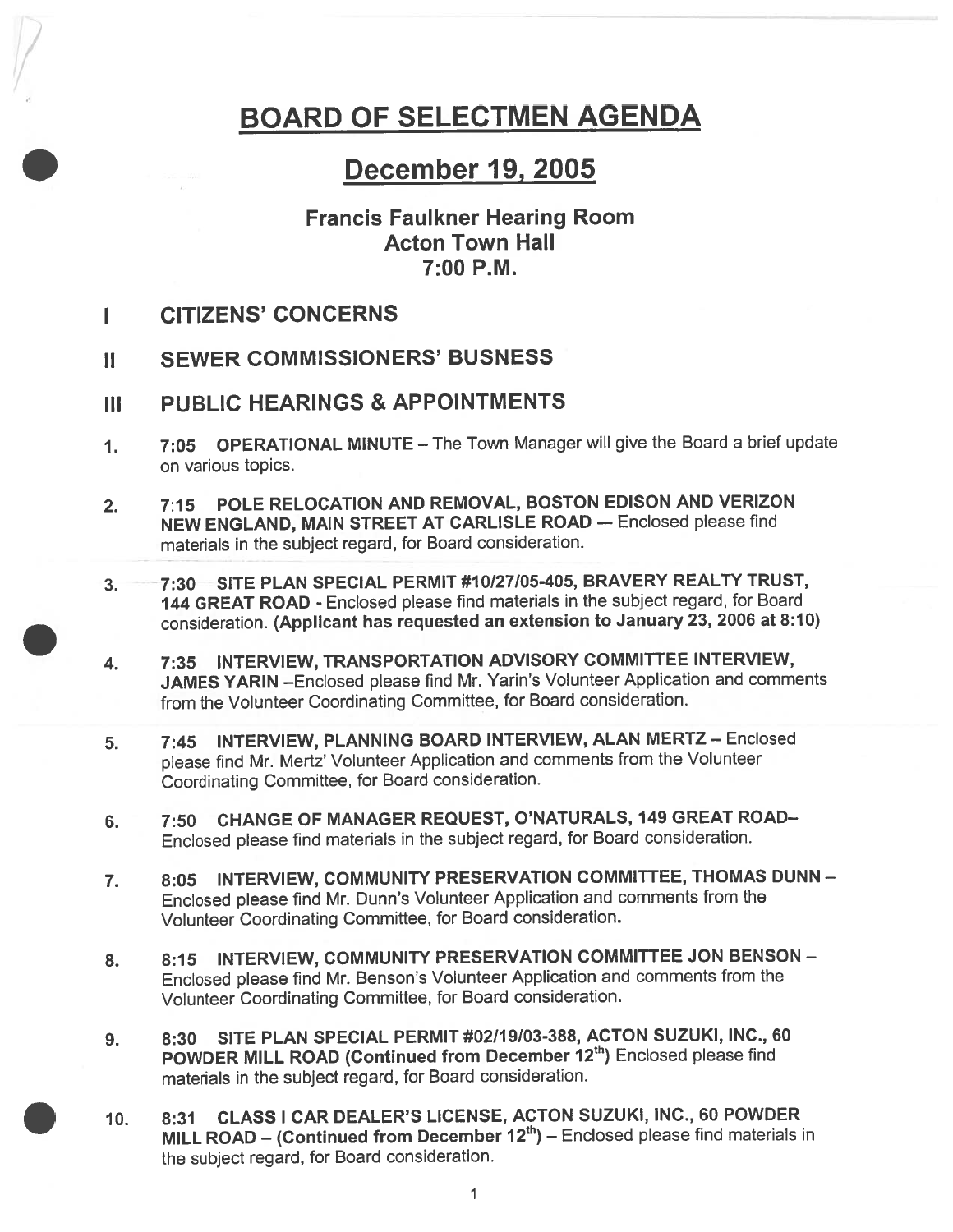- 11. 9:00 LIQUOR VIOLATION, CROSSROADS CAFÉ, <sup>405</sup> NAGOG SQ. Enclosed <sup>p</sup>lease find materials in the subject regard, for Board consideration,
- 12. 9:15 BUDGET PRESENTATION The Town Manager will make his Annual Budget Presentation to the Board.

### IV SELECTMEN'S BUSINESS

- 13. 2006 ANNUAL LICENSE RENEWALS Enclosed please find materials in the subject regard, for Board consideration.
- 14. METRPOLITAN AREA PLANNING COUNCIL (MAPC) REQUEST FOR LEGISLATIVE SUPPORT — Enclosed please find materials in the subject regard, for Board consideration.
- 15. MASSACHUSETTS MUNICIPAL ASSOCIATION (MMA) AND MASSACHUSETTS INTERLOCAL INSURANCE ASSOCIATION (MIIA) VOTING DESIGNATIONS — Enclosed <sup>p</sup>lease find materials in the subject regard, designating Don Johnson as the voting Designee at the MMA and MIIA Annual Business Meeting, for Board consideration.
- 16. OTHER BUSINESS

## VI CONSENT AGENDA

- 17. COMMITTEE APPOINTMENT, ACTON BOXBOROUGH ARTS COUNCIL, RACHEL F. LUCAS - Enclosed <sup>p</sup>lease find Ms. Lucas' Volunteer Application and comments from the Volunteer Coordinating Committee, for Board consideration.
- 18. DISPOSAL OF TOWN PROPERTY Enclosed please find a request from the Library Director for approval to dispose of <sup>a</sup> sofa from the Library's Children's Department, for Board consideration.

## VII TOWN MANAGER'S REPORT

## VIII EXECUTIVE SESSION

### ADDITIONAL INFORMATION

Enclosed please find additional correspondence that is strictly informational and requires no Board action.

### FUTURE AGENDAS

To facilitate scheduling for interested parties, the following items are scheduled for discussion on future agendas. This IS NOT <sup>a</sup> complete Agenda.

| Uanuary. 7 (Budget Workshop)   February 13 & 27 |               |
|-------------------------------------------------|---------------|
| $\frac{1}{2}$ January 23 & 30                   | March 13 & 27 |

### GOALS 2004-2005